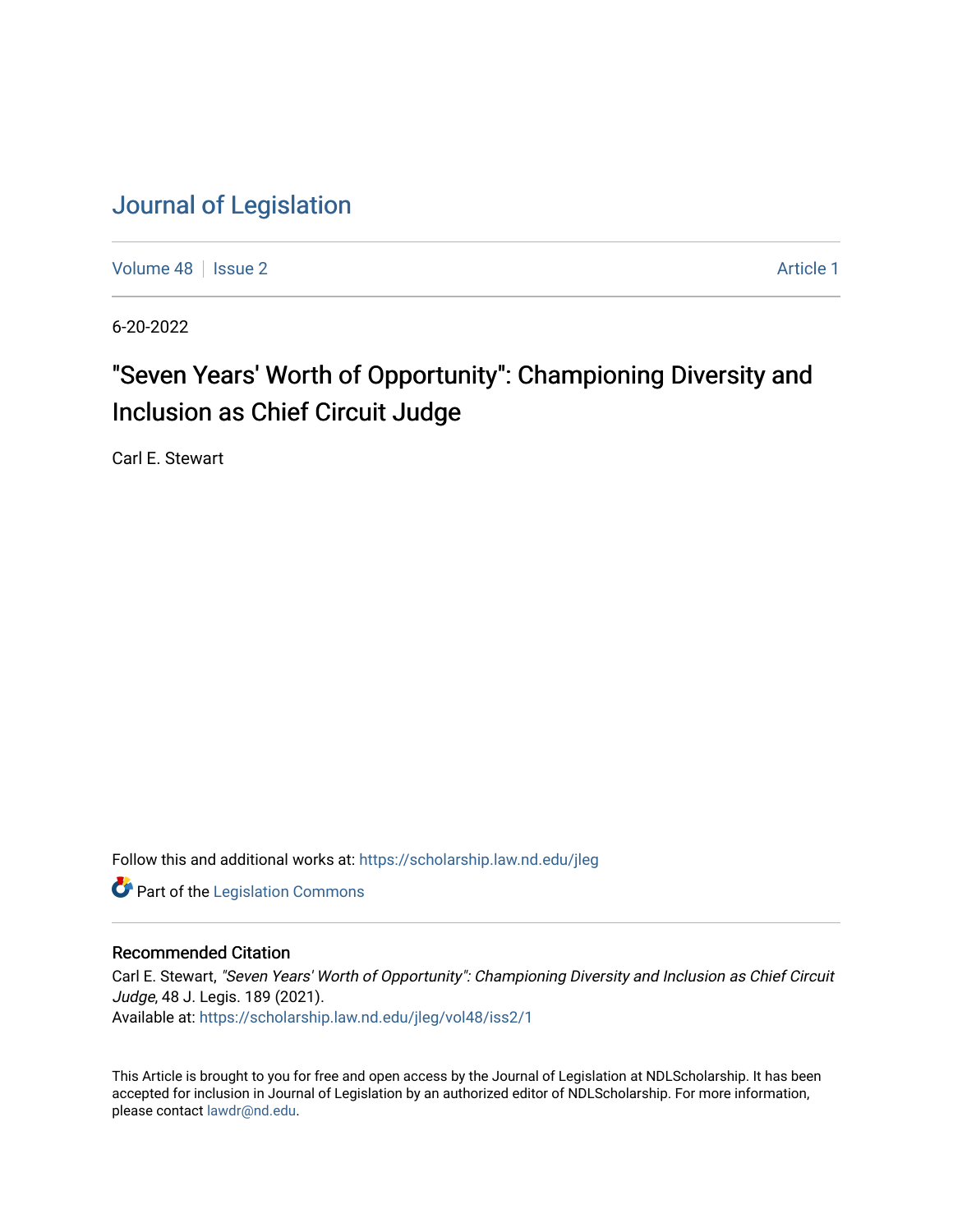### "SEVEN YEARS' WORTH OF OPPORTUNITY": CHAMPIONING DIVERSITY AND INCLUSION AS CHIEF CIRCUIT JUDGE

#### *Carl E. Stewart\**

#### **INTRODUCTION**

A remarkable but largely unnoticed moment occurred at the September 2016 session of the Judicial Conference of the United States. By statute, the Chief Justice of the United States convenes and presides over the Judicial Conference twice yearly.<sup>1</sup> In addition to the Chief Justice, the Judicial Conference consists of the Chief Judge from each circuit as well as the Court of International Trade. $^2$  In addition, the Judicial Conference is comprised of designated district judges and the Director of the Administrative Office of the United States Courts, who serves as its Secretary.<sup>3</sup>

In September 2016, the Judicial Conference had convened in the Supreme Court's East Conference Room. The oak-paneled room contains portraits of the nation's earliest Chief Justices—including Roger Taney, who infamously wrote the majority opinion in *Scott v. Sandford* which declared that African Americans were not citizens under the Constitution.<sup>4</sup> Nearly 160 years later, at the September 2016 meeting, four of the thirteen Chief Circuit Judges gathered before Taney's ornatelyframed portrait were African Americans. These four judges were each tasked with leading their respective circuits and making policy for the federal judiciary.<sup>5</sup> After years of service, they had each earned a seat at the table. This marked an important moment in the integration of the storied third branch and served as a measure of our country's racial progress.

Serving on the Judicial Conference of the United States is one of the unique requirements of a Chief Circuit Judge. No other circuit judges attend the conference, which is the judiciary's policymaking arm. Rather, under statute, "the chief judge of each judicial circuit" attends the conference annually for a regular session and for

<sup>\*</sup>Judge, United States Court of Appeals for the Fifth Circuit; Chief Judge, 2012–2019. The author thanks his stellar law clerk Donovan Stone for research assistance.

<sup>1.</sup> 28 U.S.C. § 331.

<sup>2</sup>*. Id.*

<sup>3</sup>*. Id.*

<sup>4.</sup> 60 U.S. 393 (1857).

<sup>5.</sup> At the time of the September 2016 Judicial Conference, Judges Theodore McKee of the Third Circuit, Carl E. Stewart of the Fifth Circuit, R. Guy Cole, Jr. of the Sixth Circuit, and Roger L. Gregory of the Fourth Circuit—each of whom is African American—served as Chief Judge of their respective circuits.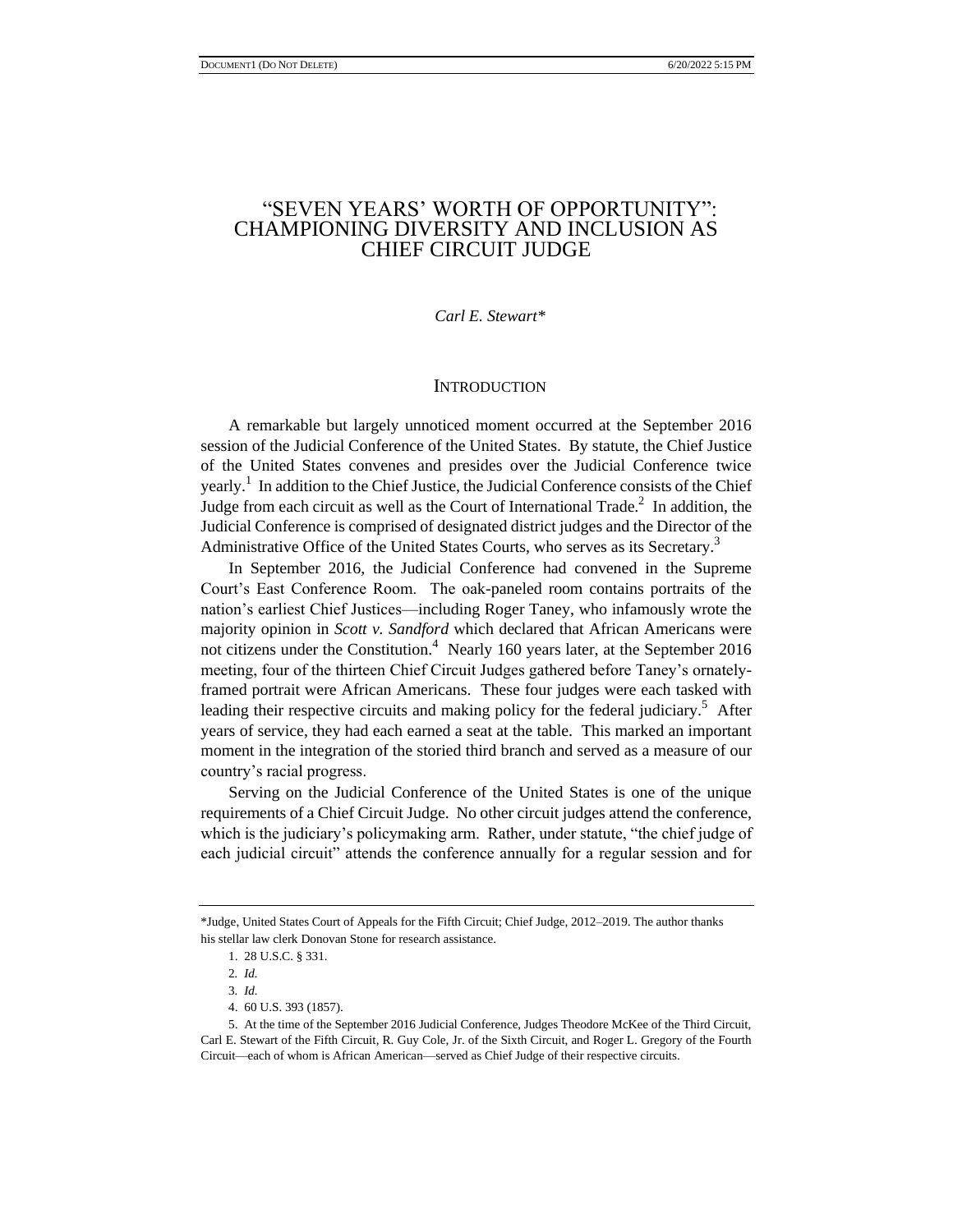additional special sessions as the Chief Justice designates.<sup>6</sup> Historically, the Chief Justice convenes these meetings in March and September. Statute also exclusively empowers the Chief Circuit Judge to summon and preside over all the active circuit, district, magistrate, and bankruptcy judges for meetings of the Circuit Judicial Conference.<sup>7</sup> The Circuit Judicial Conference "consider[s] the business of the courts and advis[es] means of improving the administration of justice within such circuit." $8$ These are but two examples of the Chief Circuit Judge's many statutorily-required duties, which in addition to the informal obligations associated with the role, the Chief Circuit Judge must perform on top of his or her case-related responsibilities.

Although Chief Circuit Judges are selected based on seniority, an eligible judge can decline the obligation for any reason.<sup>9</sup> This makes it even more remarkable that four African American judges were simultaneously serving as Chief Circuit Judge during the Judicial Conference's September 2016 session. For this to have occurred, each Judge needed to have: (1) been the most senior circuit judge in active service who was younger than age sixty-five; (2) served on his circuit for at least a year; and (3) not previously been Chief.<sup>10</sup> Moreover, none of the judges could have reached age seventy or have served as Chief Judge for more than seven years.<sup>11</sup> Further, each Judge must have accepted the role upon becoming eligible. Put simply, for at least four of the thirteen Chief Circuit Judges to be African American, the stars must align perfectly like they did briefly in 2016. And although the stars did so again from 2017 to  $2019$ ,<sup>12</sup> the necessary constellation appears unlikely to recur soon.

The historical import of the moment was not lost on the quartet of judges. Thus, a commemorative photograph was taken. The image of four African Americans standing under Chief Justice Taney's portrait at the Judicial Conference is a powerful reminder that the benefits of serving as Chief Circuit Judge often outweigh the burdens.<sup>13</sup> It also illustrates that, as the proverbial "face of the franchise," the Chief Judge has an unparalleled opportunity to model a judiciary that reflects our country's rich diversity. The Chief Judge regularly meets, influences, and learns from other leaders in the judiciary while making decisions that affect the entire judicial system. The Chief Judge recommends individuals to serve on the Judicial Conference and Circuit Conference committees through which those conferences operate.<sup>14</sup> The Chief Judge shapes the tone of and sets the agenda for the Circuit Conference.<sup>15</sup> And

<sup>6.</sup> 28 U.S.C. § 331. Also among those required to attend the conference are "the chief judge of the Court of International Trade, and a district judge from each judicial circuit . . . ." *Id.*

<sup>7</sup>*. Id.* § 333.

<sup>8</sup>*. Id.*

<sup>9</sup>*. See id.* § 45(c).

<sup>10</sup>*. Id.* § 45(a)(1).

<sup>11</sup>*. Id.* § 45(a)(3).

<sup>12.</sup> From 2017 to 2019, Judge Lavenski R. Smith of the Eighth Circuit joined Judges Stewart, Cole, and Gregory in serving as Chief Circuit Judges after Judge McKee's tenure as Chief ended. *See* text accompanying *supra* note 6.

<sup>13</sup>*. See infra* notes 51–83 and accompanying text.

<sup>14</sup>*. See infra* notes 60–62, 73–74, and accompanying text.

<sup>15</sup>*. See infra* notes 63–68 and accompanying text.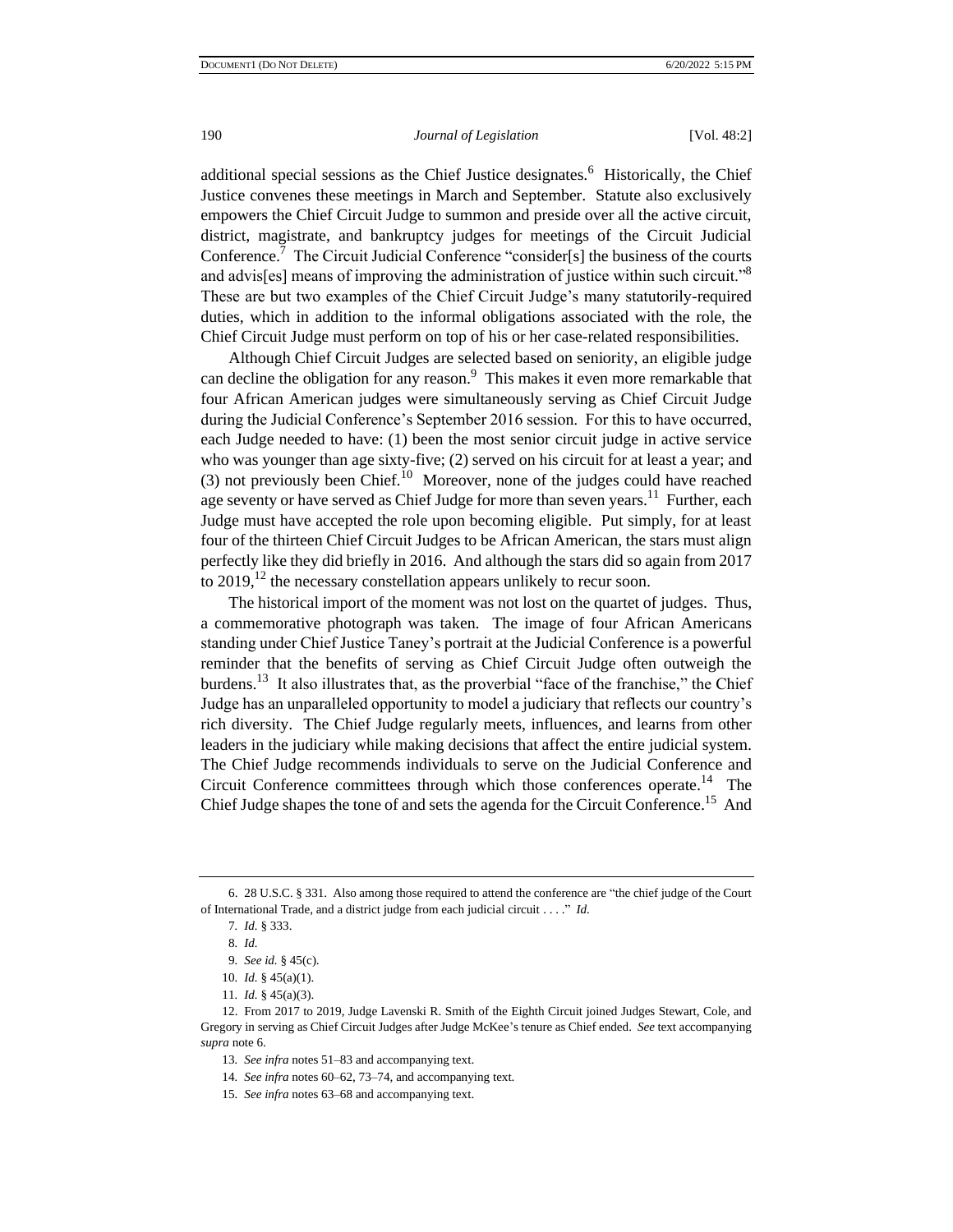the Chief Judge appoints individuals to various intra-circuit committees and to the merit selection panels for high-ranking positions within the circuit.<sup>16</sup>

This essay explains how visionary Chief Judges can use these duties as opportunities to influence the federal judiciary towards a place of greater representation and inclusivity. This essay proposes that these opportunities could convince a judge to serve as Chief despite legitimate concerns about the role's overwhelming obligations. Judges of color may be particularly interested in this rationale because their backgrounds should result in a heightened sensitivity to issues of diversity and inclusion. But not only judges of color care about these issues. In my view, all judges should be sensitive to diversity and inclusion within our profession. To set the stage for this discussion, Part I of this essay briefly describes the office of Chief Circuit Judge, focusing on its history and current duties. Part II then discusses diversity and inclusion as it relates to the work of Chief Judges.<sup>17</sup>

#### I. THE OFFICE OF CHIEF CIRCUIT JUDGE

The office of Chief Circuit Judge grew from humble origins. The Judiciary Act of 1789 established the Supreme Court and several district courts and judicial circuits,  $18$  but it did not create an independent tier of intermediate appellate courts.<sup>19</sup> An independent tier of intermediate appellate courts did not exist until 1891, when the Evarts Act created a circuit court of appeals for each circuit.<sup>20</sup> The Evarts Act authorized the circuit courts of appeals to decide cases in three-judge panels, but it authorized only two judgeships for each circuit court.<sup>21</sup> The drafters of the Evarts Act contemplated that the third judge would be either a Supreme Court Justice, who would preside over the panel, or a district judge.<sup>22</sup> If no Justice was available to sit on a panel, the Evarts Act provided that "the circuit judges in attendance . . . [would] preside in order of the seniority of their respective commissions."<sup>23</sup> This new position, the "senior circuit judge," was "a precursor to the chief circuit judge."<sup>24</sup> More than half a century later in 1948, Congress coined the term "Chief Judge of the Circuit."<sup>25</sup>

Although commentators are unsure whether the 1948 change was one of nomenclature or substance, the title of "Chief Judge" certainly befits the judges

<sup>16.</sup> *See infra* notes 73–74 and accompanying text.

<sup>17.</sup> Although this essay focuses on Chief Circuit Judges, many of the basic themes could apply to Chief Judges of all courts, including federal district and bankruptcy courts.

<sup>18.</sup> Judiciary Act of 1789, 1 Stat. 73.

<sup>19.</sup> Marin K. Levy & Jon O. Newman, *The Office of the Chief Circuit Judge*, 169 U. PENN. L. REV. 2423, 2431 n.30 (2021).

<sup>20.</sup> Ch. 517, 26 Stat. 826 (1891).

<sup>21.</sup> Levy & Newman, *supra* note 19, at 2432.

<sup>22</sup>*. Id.* at 2432.

<sup>23</sup>*. Id.* (citing Evarts Act § 3, 26 Stat. 826 (1891)).

<sup>24.</sup> FED. JUD. CTR. TEMPLATE FOR CHIEF CIRCUIT JUDGES' DESKBOOKS 2 (2001), <https://www.fjc.gov/sites/default/files/2012/CCJtempl.pdf> [hereinafter FED. JUD. CTR. TEMPLATE DESKBOOKS].

<sup>25.</sup> Levy & Newman, *supra* note 19, at 2434.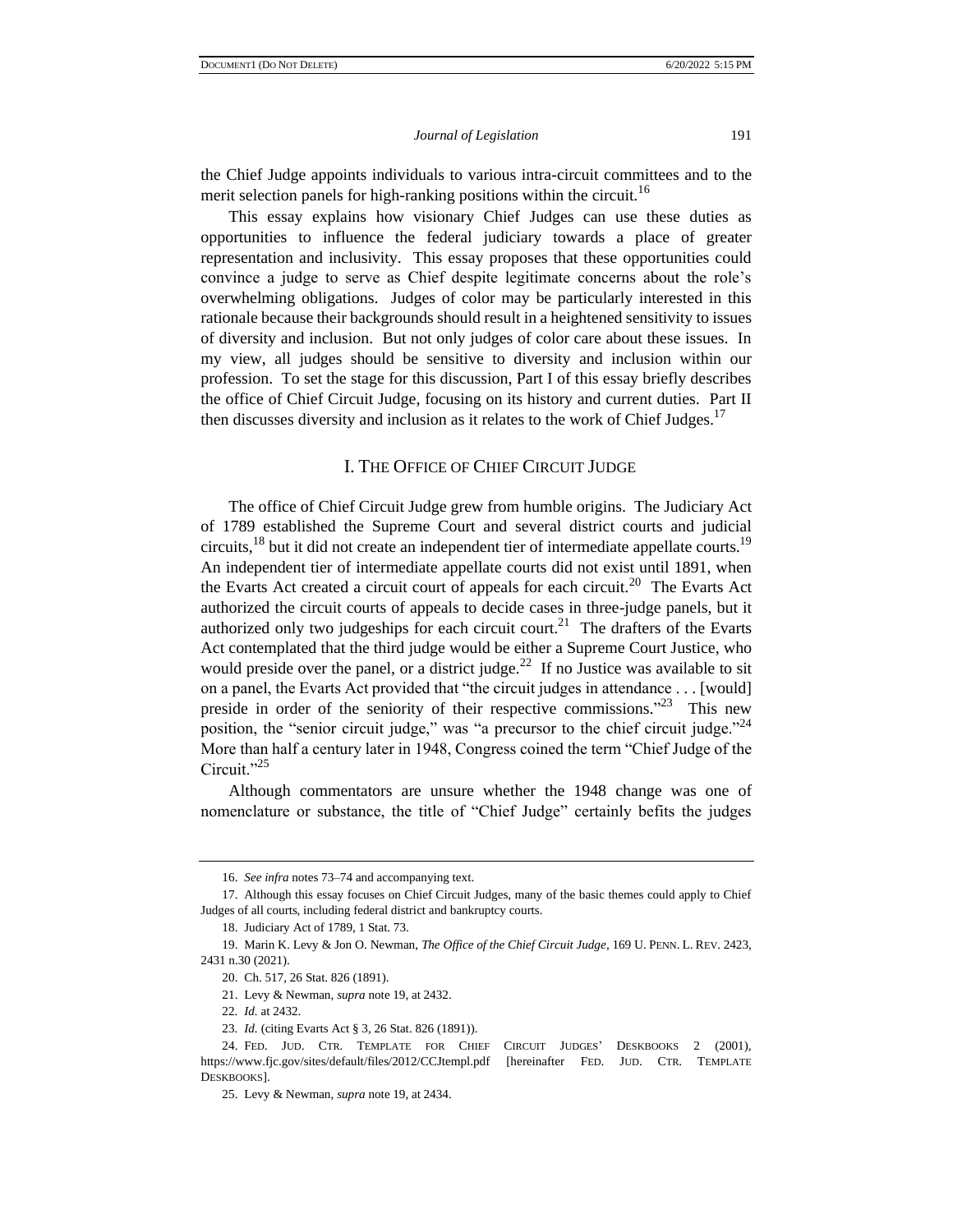leading modern circuit courts.<sup>26</sup> Today, Chief Judges manage large budgets and staffs, decide matters of circuit governance, and represent their circuits to the public and the legal community.<sup>27</sup> This is on top of their judicial duties, which include writing opinions, presiding over arguments, and assigning opinion writing responsibilities when in the majority.<sup>28</sup> The Chief Judge is ultimately "responsible" for seeing that the court, and the circuit as an administrative entity, is administered effectively and efficiently."<sup>29</sup> In executing these duties, the Chief Judge wields "a sizable reservoir of authority," which Chiefs "can enhance depending on their personal leadership skills and their willingness and ability to capitalize on the prestige of the position."<sup>30</sup>

Attempts to categorize the Chief Judge's responsibilities are seldom consistent.<sup>31</sup> likely due to the "incremental evolution of the position" and the "paucity of statutory authority" defining the role.<sup>32</sup> Instead, the Chief Judge has "a patchwork of duties and responsibilities" to perform, resulting from statutes, local practices, and informal customs.<sup>33</sup> Among the Chief Judge's statutory duties are appointing and removing senior staff attorneys, subject to court approval; $34$  appointing bankruptcy judges when the majority of circuit judges cannot agree on candidates;  $35$  supervising the assignment of visiting district and circuit judges; $36$  presiding over court meetings and meetings of the Circuit Judicial Council and Conference; $37$  and serving on the Judicial Conference of the United States.<sup>38</sup> The Chief also has important informal duties, including establishing and staffing committees,  $39$  fostering collegiality on the court, $40$  and maintaining the court's legitimacy. $41$  These duties arm the Chief Judge

31*. Compare* Wilfred Feinberg, *The Office of Chief Judge of a Federal Court of Appeals*, 53 FORDHAM L. REV. 369, 374 (1984) (stating that a Chief Judge's administrative duties fall into three categories: "internal duties" affecting court operations, "systemic duties" relating to "the functioning of the federal judicial system as a whole," and "external duties" concerning "the public"), *with* E. Barrett Prettyman, *The Duties of a Circuit Chief Judge*, 46 A.B.A. J. 633, 633–36 (1960) (dividing a Chief Judge's duties into five categories: judicial duties, administrative duties, duties relating to the circuit's Judicial Council, duties relating to the circuit's Judicial Conference, and duties relating to the Judicial Conference of the United States).

32. FED. JUD. CTR. TEMPLATE DESKBOOKS, *supra* note 24, at 6.

33*. Id.*

34. 28 U.S.C. § 715(a) (2018).

35*. Id.* § 152(a)(3) (2018).

36*. Id.* § 291(b) (2018) (designating and assigning circuit judges to sit in district court); *id.* § 292(a)–(b) (designating and assigning district judges to sit with the circuit or another district); *id.* § 295 (approving assignments of circuit judges to sit on other circuits).

37*. Id.* § 45(b) (setting forth the chief judge's precedence in court meetings); *id.* § 332(a)(1) (setting forth the chief judge's precedence over circuit judicial council); *id.* § 333 (setting forth the chief judge's precedence in circuit judicial conference).

38*. Id*. § 331.

40*. Id.* at 2466.

41*. Id.* at 2442.

<sup>26</sup>*. See id.* at 2432–34.

<sup>27</sup>*. Id.* at 2425–56.

<sup>28</sup>*. Id.* at 2426.

<sup>29.</sup> FED. JUD. CTR. TEMPLATE DESKBOOKS, *supra* note 24, at 6.

<sup>30</sup>*. Id.*

<sup>39.</sup> Levy & Newman, *supra* note 19, at 2464.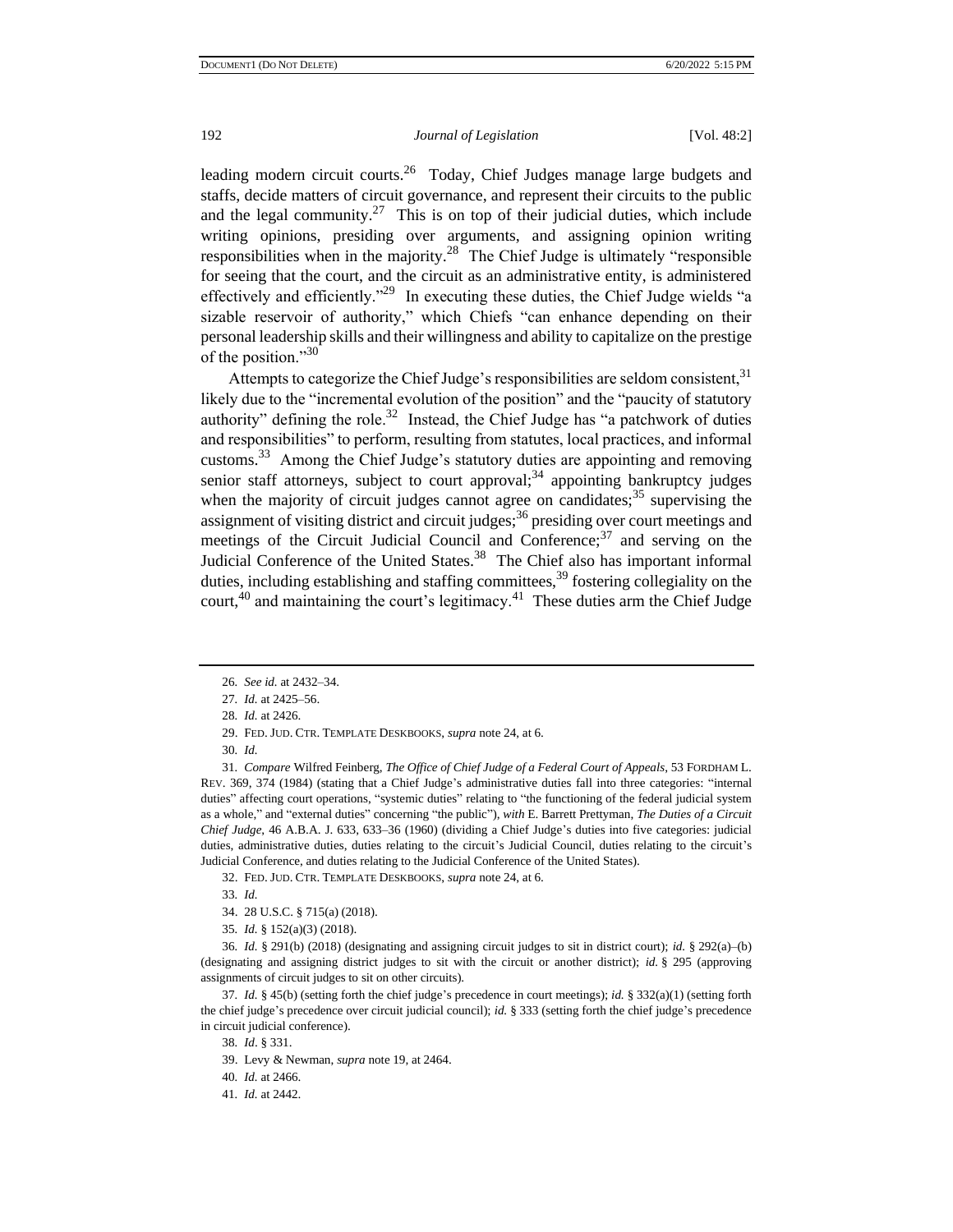with an immense reservoir of discretion to advance efforts aimed at creating a more diverse and inclusive judiciary.

#### II. OPPORTUNITIES TO PROMOTE DIVERSITY AND INCLUSION

To exercise the Chief Judge's formal and informal powers to shape the judiciary, one must first become Chief. Historically, few people of color have received that honor. The first person of color to serve as a Chief Circuit Judge was Judge William Hastie, who became Chief Judge of the Third Circuit in 1968. A woman of color did not lead a federal circuit until Judge Mary H. Murguia became Chief Judge of the Ninth Circuit in 2021. According to data from the Federal Judicial Center, just thirteen people of color have ever served as the Chief Judge of a federal circuit court: ten African Americans, two Hispanics, and one Indian American.<sup>42</sup> That comprises only seven percent of the  $169$  persons who have served as Chief Circuit Judge.<sup>43</sup> Further, the Second, Seventh, Tenth, and Federal Circuits have never had a person of color serve as Chief Judge.

There are many reasons why people of color are underrepresented among Chief Judges. One obvious explanation is that they did not begin serving as federal judges in relatively large numbers until recently.<sup>44</sup> This created a pipeline problem, as being a federal judge is again an obvious predicate for becoming Chief Judge. But there is another reason why people of color—or anyone, for that matter—might not serve as Chief Judge: they might reasonably conclude that the job is not worth the effort. Serving as Chief Judge tasks already overburdened judges with another demanding job. According to one recent study, Chief Judges can spend up to ninety percent of their time working on tasks associated with the role.<sup>45</sup> Most judges prefer to spend their time deciding cases, not handling administrative matters; thus, they may not want to take on the additional burden accompanying the title. Indeed, there is a strong argument that those who dislike administrative work should decline to serve as Chief Judge.<sup>46</sup> Moreover, the job is often thankless. As Judge Wilfred Feinberg, former Chief Judge of the Second Circuit, wrote in 1984, the position is "in many ways an invisible post on an invisible court."<sup>47</sup> Similarly, others have stated that effective Chiefs "make management invisible to the other judges so that they can do their jobs."<sup>48</sup> The Chief Judge "keep[s] the trains running on time" and ensures that "the

<sup>42</sup>*. See Biographical Directory of Article III Federal Judges, 1789–Present*, FED. JUD. CTR., https://www.fjc.gov/history/judges/search/advanced-search (click "Court" under "Enter Search Criteria" heading; then click "U.S. Courts of Appeals"; then click "Select All"; then select "Limit to Chief and Presiding Justices and Judges"; then click "Personal Characteristics and Background" under "Enter Search Criteria" heading; then click "Race or Ethnicity"; then click "Select All"; then de-select "White"; and then click "Search") (last visited Mar. 16, 2022).

<sup>43</sup>*. See id.* (identifying 169 circuit judges who served as Chief Judge).

<sup>44</sup>*. See, e.g.*, Danielle Root, Jake Faleschini, & Grace Oyenubi, *Building a More Inclusive Federal Judiciary,* CTR. FOR AM. PROGRESS (Oct. 3, 2019) (5 fig.1A documents the racial and ethnic distribution of federal judges appointed from 1930 to 2018).

<sup>45.</sup> Levy & Newman, *supra* note 19, at 2449.

<sup>46</sup>*. See id.* at 2479.

<sup>47.</sup> Feinberg, *supra* note 31, at 369.

<sup>48.</sup> Levy & Newman, *supra* note 19, at 2439.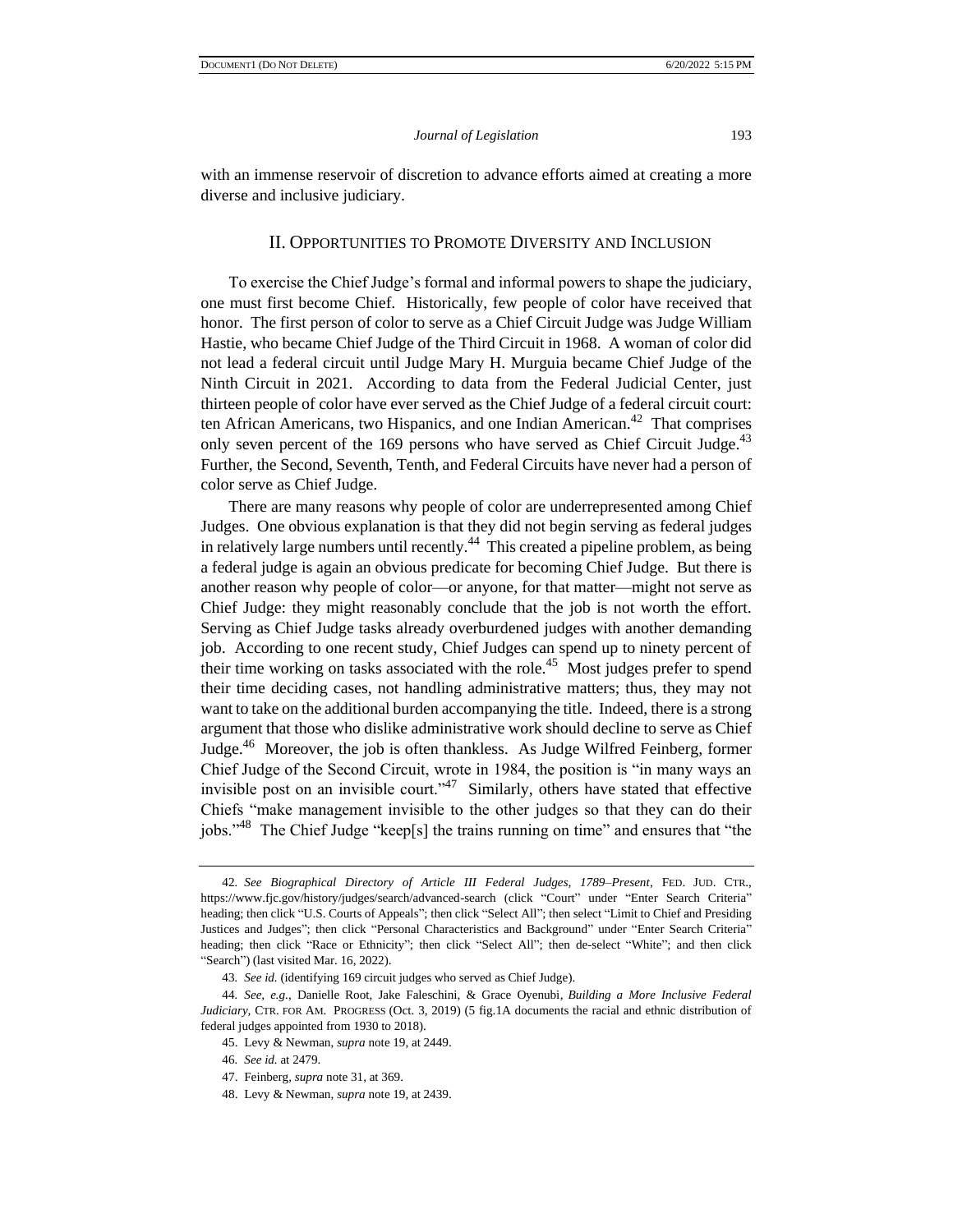ship is running in the way that the ship is designed to run."<sup>49</sup> When all goes well, the Chief Judge's difficult work may go unnoticed, providing another reason why one might decline the job.

Yet there are countervailing reasons why a judge should consider serving as Chief Judge. Some of those reasons, such as a desire to serve honorably or to lead one's colleagues, have been described elsewhere.<sup>50</sup> But the opportunities for the Chief Judge to promote diversity and inclusion—from making policy and recommendations on the Judicial Conference to planning the Circuit Conference and making appointments, among others—have gone unnoticed as an additional rationale for serving as Chief. Those opportunities couple with the symbolic and representative contributions a diverse judge might offer by serving as Chief, particularly if he or she would be the first Chief Judge from a particular background. This may be enough to persuade an unconvinced judge that accepting the Chief Judge's mantle is worthwhile and can further causes he or she may be passionate about.

#### *A. Judicial Conference of the United States*

The Chief Judge's greatest opportunities to effect broad change come from serving on the Judicial Conference of the United States. Under the statute, the Judicial Conference comprehensively surveys "the condition of business in the courts of the United States"; makes recommendations to "promote uniformity of management procedures and the expeditious conduct of court business"; and studies court rules to ensure "simplicity in procedure, fairness in administration, the just determination of litigation, and the elimination of unjustifiable expense and delay."<sup>51</sup> The Judicial Conference also sets personnel, budgetary, and ethical policies for the judiciary and offers a venue for Chief Judges to communicate the concerns and needs of their circuits.<sup>52</sup> Without belaboring the point, "it is almost impossible to describe the broad range of subjects considered" at the Judicial Conference.<sup>53</sup> By serving on the Judicial Conference, a Chief Judge from a diverse background can add perspectives to these conversations that might otherwise be missing. Having a seat at the table where decisions affecting the entire federal judiciary are made is one reason why diverse judges should strongly consider serving as Chief.

Other aspects of serving on the Judicial Conference strengthen the case for becoming Chief Judge. For starters, conference members are eligible to serve on the Judicial Conference Executive Committee, which is the conference's senior executive arm. The Judicial Conference conducts its work primarily through

<sup>49</sup>*. Id.*

<sup>50</sup>*. See*, *e.g.*, Feinberg, *supra* note 31, at 389 (explaining why one may find the job "irresistible"); Levy & Newman, *supra* note 19, at 2448 (reporting that some judges look forward to the "honor" of serving as Chief Judge); Prettyman, *supra* note 31, at 633 (noting the "fierce pride" one might take in serving as Chief Judge; Patricia M. Wald, *". . . Doctor, Lawyer, Merchant, Chief"*, 60 GEO. WASH. L. REV. 1127, 1150 (1992) (stating that serving as Chief Judge "is honorable duty").

<sup>51.</sup> 28 U.S.C. § 331.

<sup>52.</sup> Wald, *supra* note 50, at 1131–32.

<sup>53.</sup> Feinberg, *supra* note 31, at 377.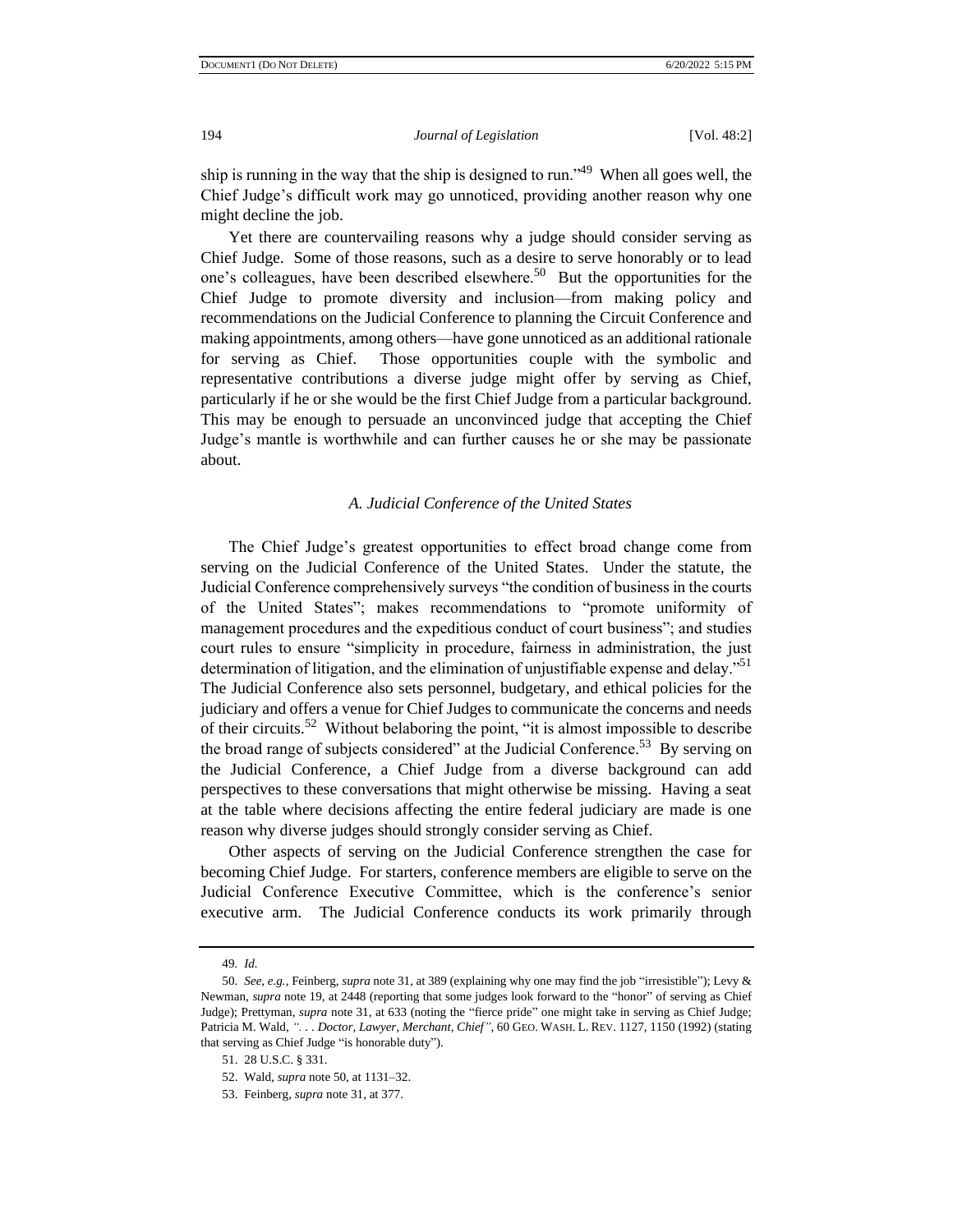"specialized committees whose membership is appointed exclusively by the chief justice and drawn from the entire federal judiciary."<sup>54</sup> But unlike other conference committees, the Chief Justice draws the Executive Committee's members only from members of the Judicial Conference.<sup>55</sup> The Executive Committee facilitates and coordinates long-range planning across all other conference committees and recommends the adoption of the Judicial Conference's Strategic Plan for the Federal Judiciary.<sup>56</sup> The most recent version of the Strategic Plan adopted, for the first time, "diversity and respect" as one of the federal judiciary's core values.<sup>57</sup> Under the updated plan, the judiciary strives to maintain "a workforce of judges and employees that reflects the diversity of the public it serves" and "an exemplary workplace in which everyone is treated with dignity and respect."<sup>58</sup>

Moreover, members of the Judicial Conference may recommend judges to serve on one of the conference's dozens of committees other than the Executive Committee. Some of those committees directly impact diversity and inclusion within the judiciary. For example, the Committee on the Judicial Branch receives briefings on workplace employment initiatives and the Committee on Judicial Resources maintains a Subcommittee on Diversity, Equity, and Inclusion.<sup>59</sup> The Committee on the Administration of the Bankruptcy System similarly maintains "initiatives to promote and improve diversity on the bankruptcy bench and in the bar through outreach to and education of law students and attorneys."<sup>60</sup> Further, serving on Judicial Conference committees allows judges to expand their professional networks within the judiciary and broaden their expertise beyond cases and controversies. It also provides "invaluable training" for future service as Chief Judge, as several present and former Chief Judges noted in a recent study.<sup>61</sup> A proactive Chief Judge who knows the judges within his or her circuit can identify a wide array of candidates who might not otherwise be aware of or considered for these opportunities for professional growth.

Additionally, serving on the Judicial Conference affords the Chief Judge a forum to engage in discussions regarding diversity and inclusion in the judiciary. Meetings of the Judicial Conference usually last two days and are followed by a third day on which the Chief Judges meet separately from the other members at the Thurgood Marshall Federal Judiciary Building. At these separate meetings, the Chief Judges consider issues that relate to the circuits only. Some topics on the agenda may concern diversity and inclusion, including discussing best practices employed in individual circuits. After learning about the efforts of other circuits to foster

<sup>54.</sup> Dawn M. Chutkow, *The Chief Justice as Executive: Judicial Conference Committee Appointments*, 2 J.L. & CTS. 301, 302 (2014).

<sup>55</sup>*. Id.* at 306 n.6.

<sup>56.</sup> JUD. CONF. OF THE U.S., STRATEGIC PLAN FOR THE FEDERAL JUDICIARY 26–27 (2020), https://www.uscourts.gov/sites/default/files/federaljudiciary\_strategicplan2020.pdf.

<sup>57</sup>*. Id.* at 2.

<sup>58</sup>*. Id.*

<sup>59.</sup> JUD. CONF. OF THE U.S.,REPORT OF THE PROCEEDINGS OF THE JUDICIAL CONFERENCE OF THE UNITED STATES 19 (2017), https://www.uscourts.gov/sites/default/files/jcus\_sep\_21\_proceedings\_-\_final.pdf.

<sup>60</sup>*. Id.* at 9.

<sup>61.</sup> Levy & Newman, *supra* note 19, at 2445–46.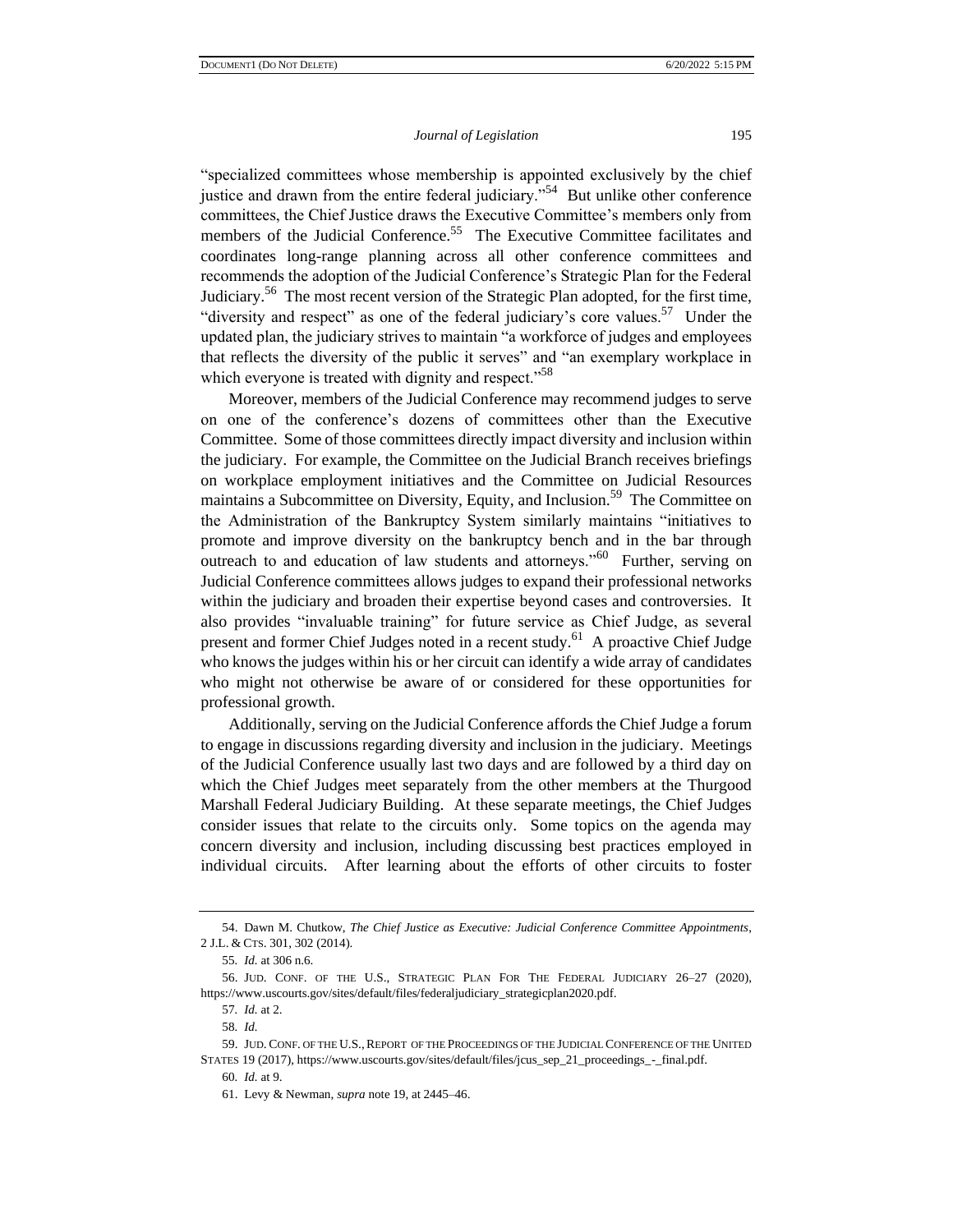workplaces that are more diverse and inclusive, a Chief Judge can implement those ideas in his or her own circuit. These are all ways that Chief Judges may influence the federal judiciary's approach to diversity and inclusion by serving on the Judicial Conference.

#### *B. Circuit Judicial Conference and Judicial Council*

The Chief Judge can also support diversity and inclusion through his or her systemic work within the circuit, including the Chief Judge's statutorily imposed duties relating to the Circuit Judicial Conference and the Circuit Judicial Council. Start with the Circuit Conference. This is a meeting of the active circuit, district, magistrate, and bankruptcy judges, along with invited guests, which the Chief Judge may convene and preside over annually.<sup>62</sup> Federal law provides that the Circuit Conference may occur "at a time and place that" the Chief Judge designates.<sup>63</sup> In recent years, the Judicial Conference of the Fifth Circuit has taken place in cities across the circuit, including in New Orleans, Louisiana and Austin, Houston, Galveston, San Antonio, and Grapevine, Texas. The conference, which is the only annual occasion for all of the circuit's active judges to meet each other, includes circuit executive sessions and informative panels of general interest. The Chief Judge, with help from his or her colleagues, is directly responsible for planning and organizing the Circuit Conference. This allows the Chief Judge to facilitate conversations about inclusion by asking panels of judges, academics, and practitioners to present on relevant topics. For instance, in 2019 the Judicial Conference of the Fifth Circuit included a breakout session on implicit bias in the context of jury selection and witness testimony.<sup>64</sup>

The Chief Judge can also invite and encourage the participation of individuals who might not otherwise appear on the guest list. Importantly, the Circuit Conference's attendees are a select group; one cannot simply buy a ticket to attend. Rather, only guests that federal judges invite to the conference are welcome. Although this is a necessary restriction given resource constraints and other limitations, it can create the impression that the Circuit Conference is only for the privileged. For example, the Fifth Circuit's internal rules prohibit judges from "invit[ing] the same lawyer-member to the judicial conference for more than three successive conferences," but that provision is loosely enforced.<sup>65</sup> As a result, repeat attendees usually comprise the guest list, and it can be difficult for others to score invitations. But the circuit, and its conference, should at least strive to reflect and be accessible to the communities it serves. In the Fifth Circuit, the Chief Judge can

<sup>62.</sup> 28 U.S.C. § 333.

<sup>63</sup>*. Id.*

<sup>64.</sup> Program, U.S. Court of Appeals for the Fifth Circuit, 2019 Judicial Conference of the Fifth Circuit (May 5–8, 2019) (on file with author).

<sup>65.</sup> U.S. COURT OF APPEALS FOR THE FIFTH CIRCUIT, RULE ON THE JUDICIAL CONFERENCE OF THE FIFTH CIRCUIT 3 (2006) (on file with author).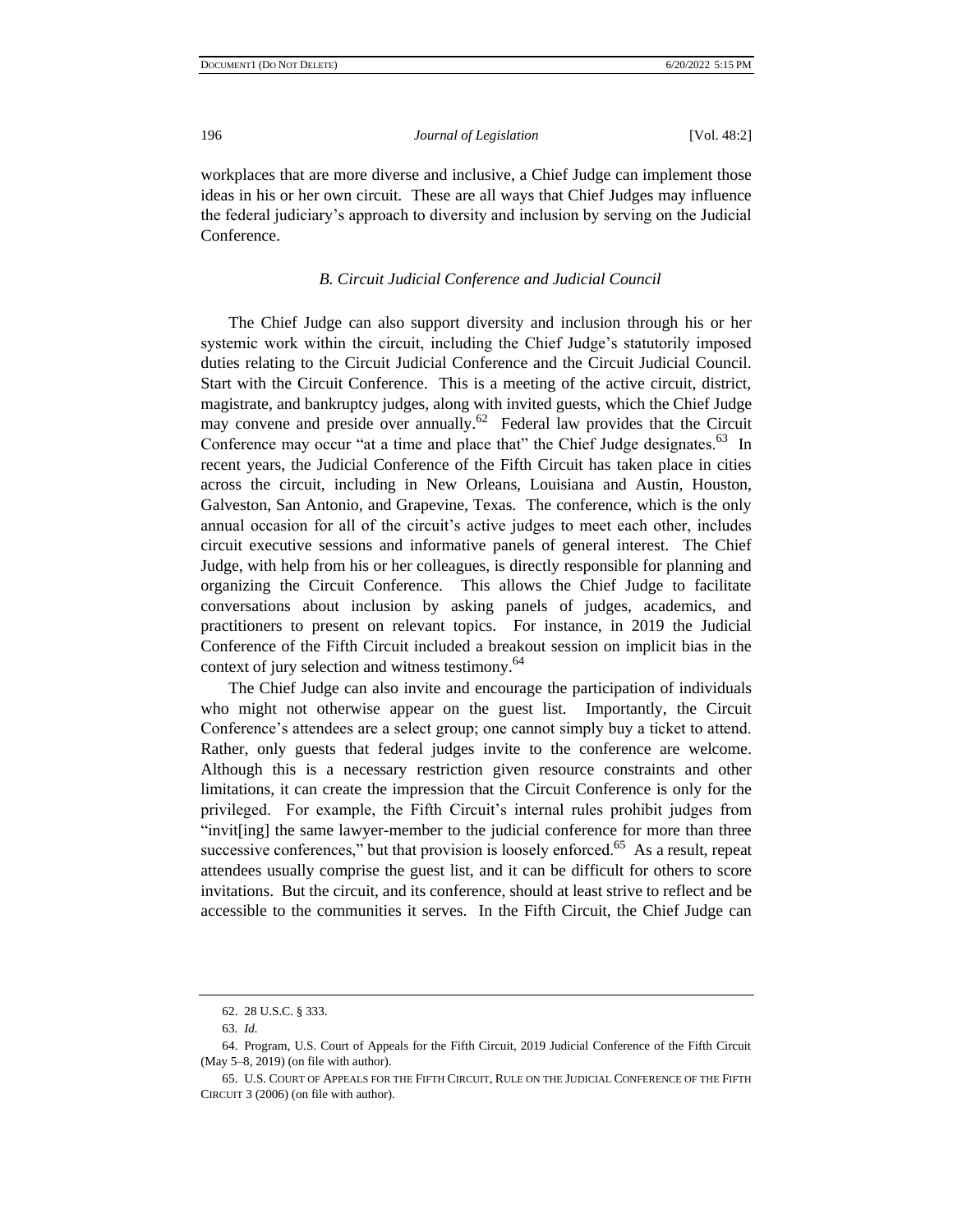facilitate that effort because the rules permit the invitation of "such additional guests as authorized by the chief judge of the circuit."<sup>66</sup>

As Chief Judge, I used this discretion to invite diverse members of the bar, including the leaders of affinity bar associations along with law school deans and professors from historically black colleges and universities located in the circuit. I also invited public defenders, solo practitioners, rural attorneys, and others who might not normally receive invitations. To help identify potential invitees, I solicited input from the nine Chief District Judges from the circuit because their work better informs them about practitioners in federal court.

The Circuit Judicial Council is another area where the Chief Judge may encourage diversity and inclusion. The statute requires that the chief judge semiannually convene and preside over a meeting of the Judicial Council, which consists of the Chief Judge and "an equal number of circuit judges and district judges of the circuit."<sup>67</sup> Under the statute, the Judicial Council has broad authority to ensure "the effective and expeditious administration of justice within [the] circuit."<sup>68</sup> Operating like a "microcosm of the Judicial Conference of the United States,"<sup>69</sup> the Judicial Council engages in long-term planning and policymaking for the courts within the circuit. The Chief Judge can use the Judicial Council to advance initiatives that foster a representative and welcoming judiciary. For example, Judge Patricia Wald, formerly the D.C. Circuit's Chief Judge, established "a Judicial Council Committee to study gender and racial bias on the [D.C. Circuit]."<sup>70</sup> And like the Chief Judges' meetings that follow sessions of the Judicial Conference of the United States, Judicial Council meetings provide a space for judges from across the circuit to discuss policies and practices that can improve the workplace environment. Although timeconsuming, the Chief Judge's statutory duties to convene the Circuit Conference and the Judicial Council represent opportunities to empower underrepresented groups and to advance conversations regarding diversity and inclusion.

#### *C. Appointment Powers*

Another way for the Chief Judge to champion diversity and inclusion is by appointing judges and practitioners to serve on circuit committees and merit selection panels. The committees mentioned here are distinct from the Chief Judge's ability to recommend candidates to serve on committees of the Judicial Conference of the United States. Here, the relevant committees and panels are within the circuit itself. In this context, the Chief Judge has near-exclusive authority to determine what committees are necessary and who will serve on and chair them.<sup>71</sup> The Chief Judge can thus ensure that the committees are, to the extent possible, representative and

<sup>66</sup>*. Id.*

<sup>67.</sup> 28 U.S.C. § 332(a)(1).

<sup>68</sup>*. Id.* § 332(d)(1).

<sup>69.</sup> Feinberg, *supra* note 31, at 379.

<sup>70.</sup> Wald, *supra* note 50, at 1127 n.2.

<sup>71.</sup> Levy & Newman, *supra* note 19, at 2464.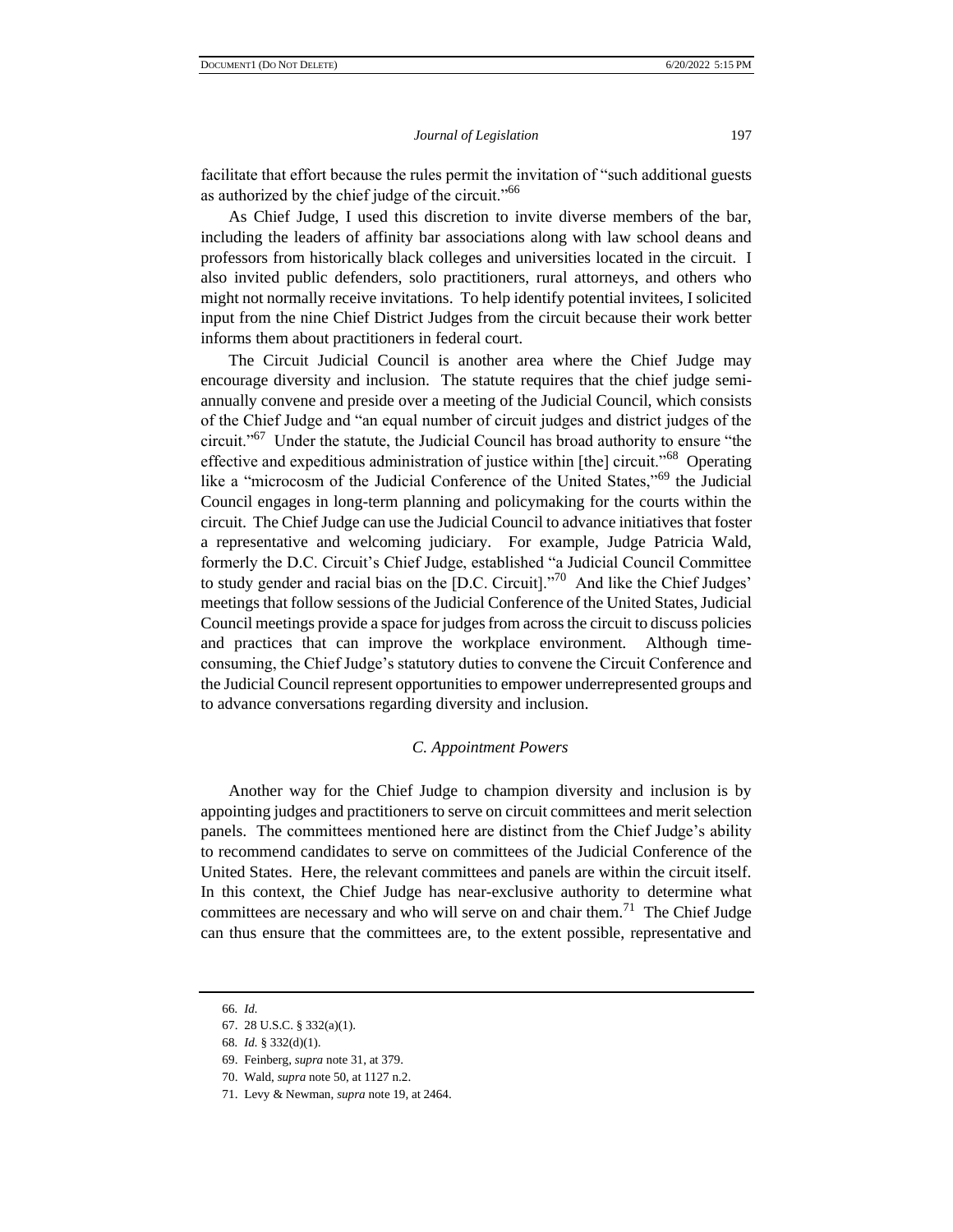welcoming environments. The Chief Judge can also task committees with addressing issues related to diversity and inclusion, as Judge Wald did in the D.C. Circuit.

In addition to making committee assignments, the Chief Judge appoints judges and practitioners to various merit selection panels. For instance, the Chief Judge fills the selection panel that interviews and ranks candidates for vacancies on the bankruptcy bench. Similarly, the Chief Judge appoints committees to evaluate whether the circuit should reappoint an incumbent federal public defender and to select senior staff positions, including staff attorneys, the circuit executive, the clerk of court, and the circuit mediator. When making these appointments, the Chief Judge can ensure that a diverse group of individuals—considering many factors such as race, gender, and professional background—are empaneled. These appointments do not guarantee that the panels will select diverse candidates, but they can at least make the process and its scope more comprehensive. Moreover, in the bankruptcy context, the Chief Judge can increase the likelihood that diverse lawyers are present in the candidate pool by publicizing vacancies broadly. And if a majority of circuit judges cannot agree on a candidate, the Chief Judge then selects the bankruptcy judge.<sup>72</sup>

#### *D. Miscellaneous*

The Chief Judge has a plethora of other opportunities to promote diversity and inclusion that cannot be easily categorized. This section discusses a few of them. To reiterate, although the Chief Judge must ensure the effective operation of the circuit, determining how to accomplish that goal is largely committed to the Chief Judge's discretion. One example is the Chief Judge's ability to shape aspects of the court's sitting calendar. A computer program randomly assigns judges to oral argument panels to ensure impartiality. These oral arguments generally occur at the courthouse in which the circuit is based; for the Fifth Circuit, that is the John Minor Wisdom United States Court of Appeals Building in New Orleans, Louisiana. But occasionally, circuits hold special oral argument sessions outside of their home courthouse—usually "either at a district court in a city outside of the designated locations for oral argument or at a law school within the circuit."<sup>73</sup>

In the Fifth Circuit, non–New Orleans sittings usually occur in geographically convenient cities like Austin, Fort Worth, Houston, Jackson, and San Antonio. For similar reasons, those cities also often host Circuit Conferences. This, of course, makes sense. But failing to schedule events outside of these common locations can make judges and lawyers in outlying regions feel excluded. For example, El Paso, Texas, has historically been a distant outpost of the Fifth Circuit, being nearly 1,100 miles away from New Orleans. Coincidentally, El Paso is a Hispanic majority city, and its bar is nearly fifty percent Hispanic.<sup>74</sup> During my tenure as Chief Judge, I sought to encourage and empower members of the El Paso bar by including them in

<sup>72.</sup> 28 U.S.C. § 152(a)(3).

<sup>73.</sup> Marin K. Levy, *Panel Assignment in the Federal Courts of Appeals*, 103 CORNELL L. REV. 65, 91 (2017).

<sup>74.</sup> DEP'T. RSCH. & ANALYSIS, STATE BAR OF TEX., EL PASO COUNTY: ATTORNEY STATISTICAL PROFILE (2020–21) at 1 (2021).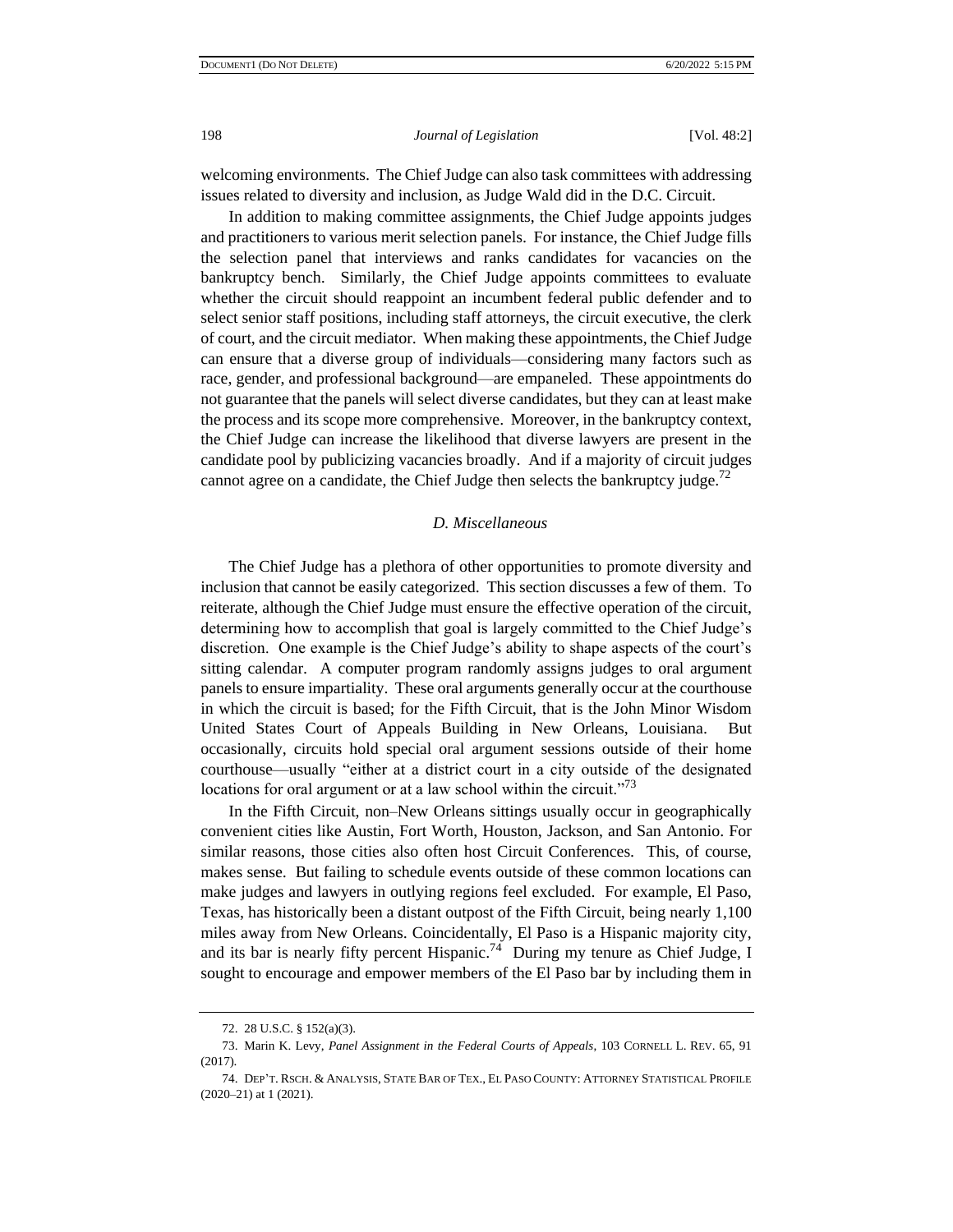the Fifth Circuit's programming and activities. In September 2013, and at the request of the El Paso federal bench and bar, I scheduled an oral argument session in El Paso and sat on the three-judge panel myself. This was the first time that El Paso had ever hosted a Fifth Circuit panel argument. The three days of panel arguments were well attended by the state and federal bench, bar members, and as well as by students. Additionally, my four-year term as President of the American Inns of Court Foundation overlapped with my tenure as Chief Judge, so I also supported the formation of an American Inn of Court in El Paso and presented the Inn with its charter in 2015. These are illustrative ways that the Chief Judge can creatively exercise his or her discretion to include marginalized communities in bench and barrelated activities.

Finally, when the Chief Judge is from a background that is historically underrepresented among the bench and bar, then he or she can promote diversity and inclusion simply by being present. One of the main justifications for diversifying the federal bench is the need for underrepresented communities to see themselves in positions of power within the judiciary.<sup>75</sup> In fact, some scholars have called the symbolic value of having female and minority judges serve on the bench the "strongest argument" for increasing judicial diversity.<sup>76</sup> Seeing individuals who represent their communities can encourage more diverse lawyers and law students to believe that a career on the bench is attainable for them. Additionally, increased representation can increase public confidence in the judiciary, particularly among marginalized communities.<sup>77</sup> These interests are particularly heightened when a judge would be the first person from his or her background to serve as Chief Judge.<sup>78</sup> Perhaps for similar reasons, at least one Chief Judge has explained that "she wanted to become Chief because there had never been a female Chief Judge in her circuit before and had not been many female Chief Judges generally."<sup>79</sup>

Thus, a diverse judge who wants to model public service for underrepresented communities has at least one more reason to consider serving as Chief Judge if he or she becomes eligible. This relates to what Judge Feinberg called some of the Chief Judge's "external duties," which include his or her interactions with the bar, litigants, public, and press.<sup>80</sup> The Chief Judge has many ceremonial duties that occur before these groups, such as presiding over public investitures of new judges, portrait presentations for senior judges, memorial services for deceased colleagues, and occasionally naturalization ceremonies. And law schools often invite the Chief Judge

<sup>75.</sup> Nancy Scherer, *Diversifying the Federal Bench: Is Universal Legitimacy for the U.S. Justice System Possible?*, 105 NW. U. L. REV. 587, 590 (2011).

<sup>76</sup>*. See* Angela Onwuachi-Willig & Amber Fricke, *Do Female "Firsts" Still Matter?: Why They Do for Women of Color*, 2012 MICH. ST. L. REV. 1529, 1542–43 (2012) (focusing on the need for more women of color to serve in the judiciary).

<sup>77</sup>*. See, e.g.*, Nancy Scherer & Brett Curry, *Does Descriptive Race Representation Enhance Institutional Legitimacy? The Case of the U.S. Courts*, 72 J. POL. 90, 101 (2010) (finding that belief among African Americans in the legitimacy of federal courts increases when more black judges sit on the federal bench).

<sup>78</sup>*. See generally* Onwuachi-Willig & Fricke, *supra* note 76 (arguing that appointing federal judges who would be the first from their background—particularly women of color—to serve in a particular jurisdiction remains a worthwhile goal given the important symbolic value of such appointments).

<sup>79.</sup> Levy & Newman, *supra* note 19, at 2449.

<sup>80.</sup> Feinberg, *supra* note 31, at 380.